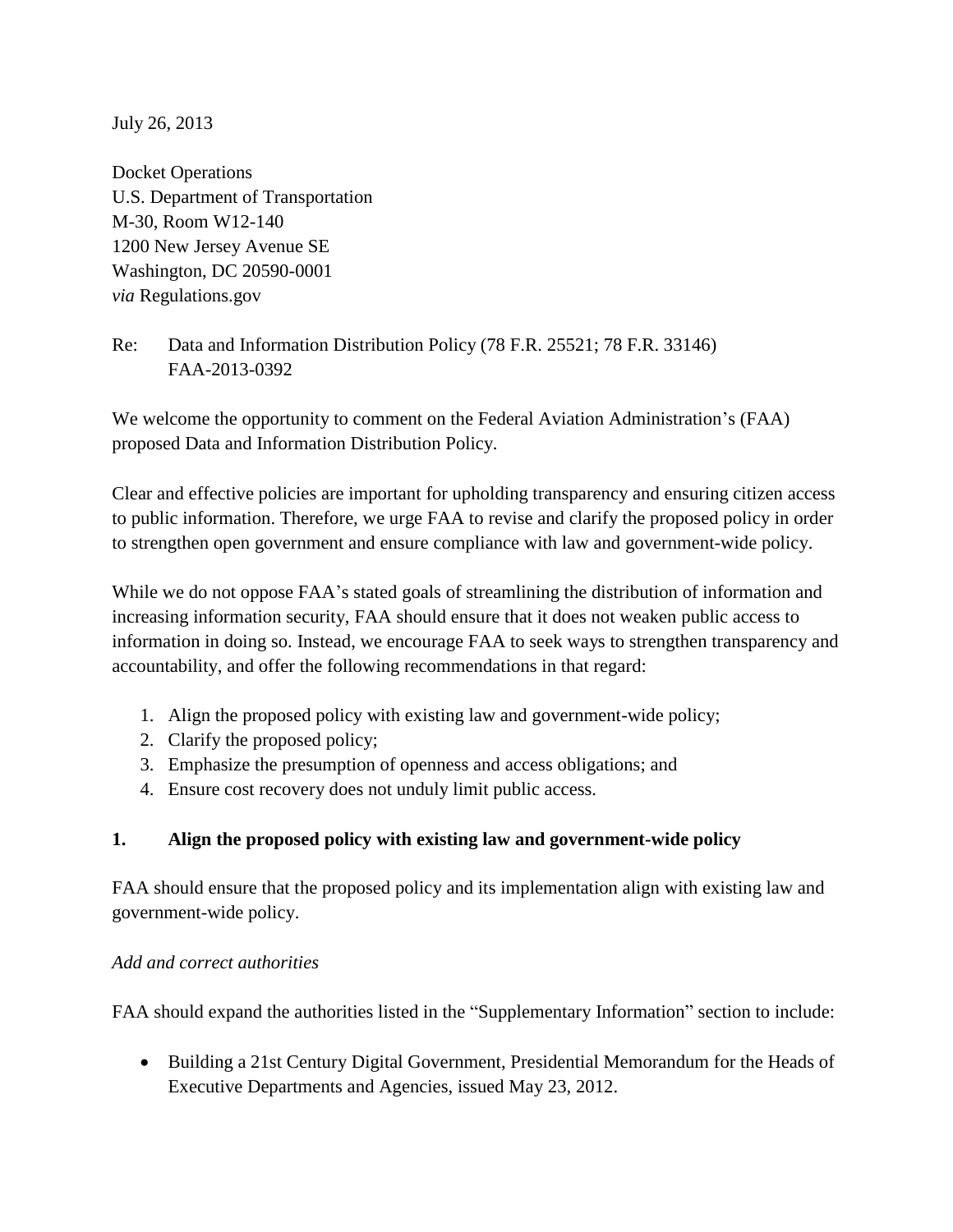- Making Open and Machine Readable the New Default for Government Information, Executive Order 13642, issued May 9, 2013.
- Open Data Policy–Managing Information as an Asset, OMB Memorandum for the Heads of Executive Departments and Agencies, M-13-13, issued May 9, 2013.
- Paperwork Reduction Act of 1995 (44 U.S.C. chapter 3501 *et seq*.).
- Transparency and Open Government, Presidential Memorandum for the Heads of Executive Departments and Agencies, issued January 21, 2009.

In addition, FAA should correct the references to the E-Government Act of 2002. The proposed policy incorrectly refers to the law as the "E-Government & Information Technology Act of 2002." Additionally, FAA should correct the references to the E-Government Act's U.S. Code location; the act is encoded at 44 U.S.C. chapter 3601 *et seq.*, while the proposed policy incorrectly refers to 44 U.S.C. &101.

# *Use definitions consistent with government-wide policy*

In the "Glossary" section, FAA's proposed definitions of "information" and "data" should mirror those in Circular A-130<sup>1</sup> and OMB Memorandum M-13-13,<sup>2</sup> respectively. If FAA declines to adopt the definitions provided in these government-wide policies, FAA should explain why it considers these definitions to be inadequate for its purposes.

# *Address OMB open data policy*

The government-wide open data policy established in OMB Memorandum M-13-13, as directed by Executive Order 13642, includes numerous requirements that are not addressed in the proposed policy. We suggest that FAA incorporate those requirements into the proposed policy in order to ensure compliance with the government-wide policy and streamline implementation.

# **2. Clarify the proposed policy**

The proposed policy's brevity and use of technical jargon make it difficult to predict the policy's impacts. FAA should clarify the proposed policy by adding further explanation where

 $\overline{\phantom{a}}$ <sup>1</sup> Office of Management and Budget, "Management of Federal Information Resources," Circular A-130, Transmittal Memorandum No. 4, Nov. 28, 2000, *available at* [http://www.whitehouse.gov/omb/circulars\\_a130\\_a130trans4](http://www.whitehouse.gov/omb/circulars_a130_a130trans4) (defining "information" as "any communication or representation of knowledge such as facts, data, or opinions in

any medium or form, including textual, numerical, graphic, cartographic, narrative, or audiovisual forms").  $2^{2}$  Sylvia M. Burwell, et al., "Open Data Policy–Managing Information as an Asset," Office of Management and Budget, Memorandum M-13-13, May 9, 2013, p. 4 (defining "data" as "all structured information, unless otherwise noted" (footnote omitted)).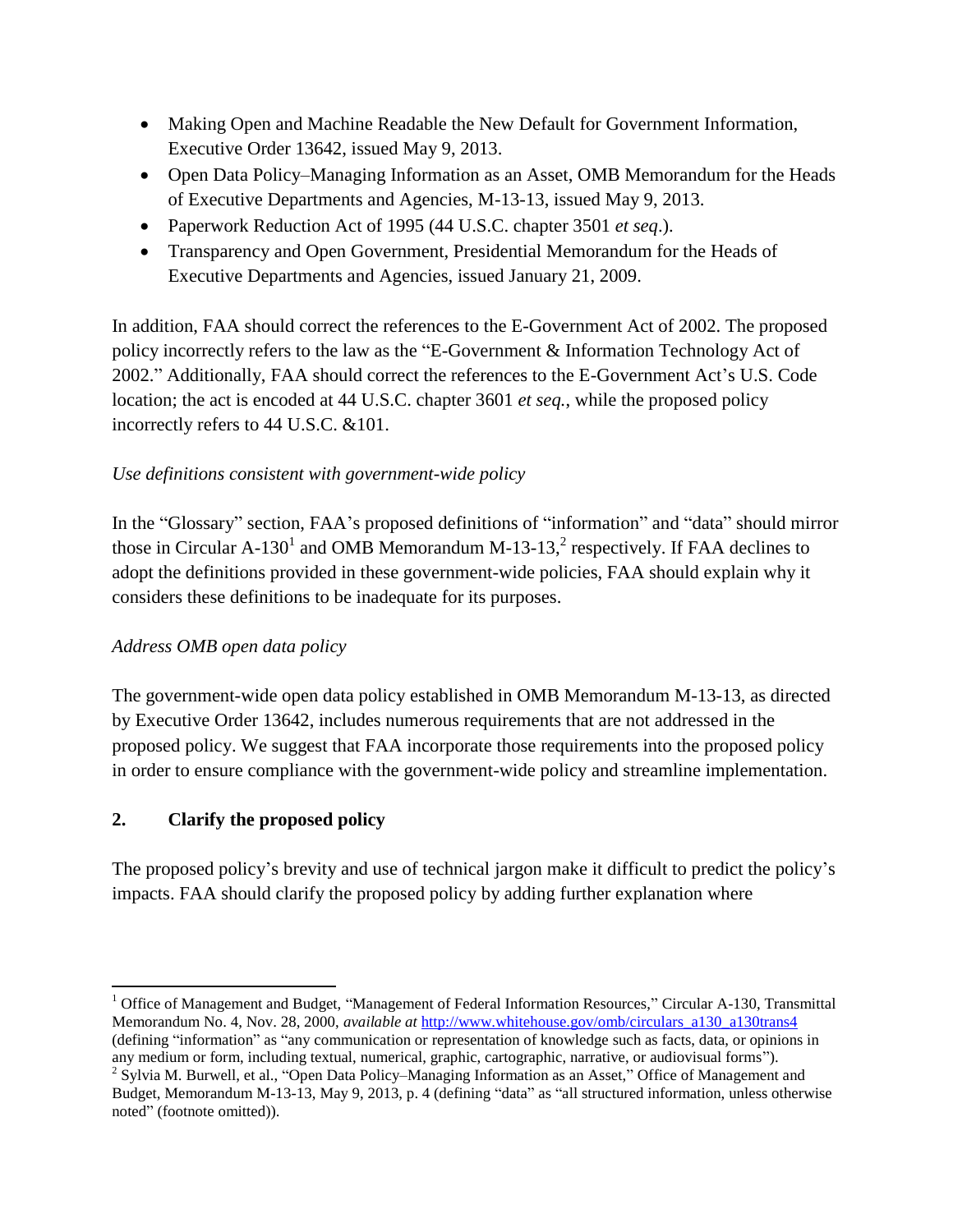appropriate, writing the policy in plain language,<sup>3</sup> and expanding the "Glossary" section to add definitions of technical terms.

## **3. Emphasize the presumption of openness and access obligations**

Congress<sup>4</sup> and President Obama<sup>5</sup> have both noted that agencies should adopt a presumption of openness with regard to government information. Similarly, Executive Order 13642 establishes that openness should be the default state for government data.<sup>6</sup> E.O. 13642<sup>7</sup> and the Paperwork Reduction Act of 1995 $^8$  also obligate agencies to manage information with the goal of maximizing public access and utility.

However, the proposed policy makes no reference to these presumptions and obligations. Furthermore, the proposed does not distinguish between public access as the "rule" and limited access under the terms of the proposed policy as the "exception."

FAA should emphasize the presumption of openness and clarify the scope of the policy by inserting at the beginning of the proposed policy:

FAA will make information and data openly available to the greatest extent practicable, consistent with the presumption of openness and applicable law and policy.

FAA will design and manage information, data, and systems to maximize public access to government information, consistent with applicable law and policy.

Where open access to data is not immediately possible, FAA will provide access to data under the terms of this policy.

 $\overline{\phantom{a}}$ <sup>3</sup> See Barack Obama, Executive Order 13563, "Improving Regulation and Regulatory Review," The White House, Jan. 18, 2011 ("Our regulatory system must … ensure that regulations are accessible, consistent, written in plain language, and easy to understand"); William J. Clinton, "Plain Language in Government Writing," Presidential Memorandum, June 1, 1998, 63 F.R. 31885 ("I direct you to … use plain language in all proposed and final rulemaking documents published in the Federal Register").

<sup>&</sup>lt;sup>4</sup> OPEN Government Act of 2007, P. L. 110-175, at Sec. 2 (finding that "the Freedom of Information Act establishes a 'strong presumption in favor of disclosure' as noted by the United States Supreme Court in United States

Department of State v. Ray (502 U.S. 164 (1991)), a presumption that applies to all agencies governed by that Act"). <sup>5</sup> Barack Obama, "Freedom of Information Act," Presidential Memorandum, Jan. 21, 2009, 74 F.R. 4683 ("All agencies should adopt a presumption in favor of disclosure").

<sup>&</sup>lt;sup>6</sup> Barack Obama, "Making Open and Machine Readable the New Default for Government Information," Executive Order 13642, issued May 9, 2013 (directing that "the default state of new and modernized Government information resources shall be open and machine readable").

 $<sup>7</sup>$  *Id.* ("Government information shall be managed as an asset throughout its life cycle to promote interoperability</sup> and openness, and, wherever possible and legally permissible, to ensure that data are released to the public in ways that make the data easy to find, accessible, and usable.").

 $844$  U.S.C. § 3506(b)(1)(C) ("each agency shall manage information resources to improve the integrity, quality, and utility of information to all users within and outside the agency, including capabilities for ensuring dissemination of public information, public access to government information, and protections for privacy and security").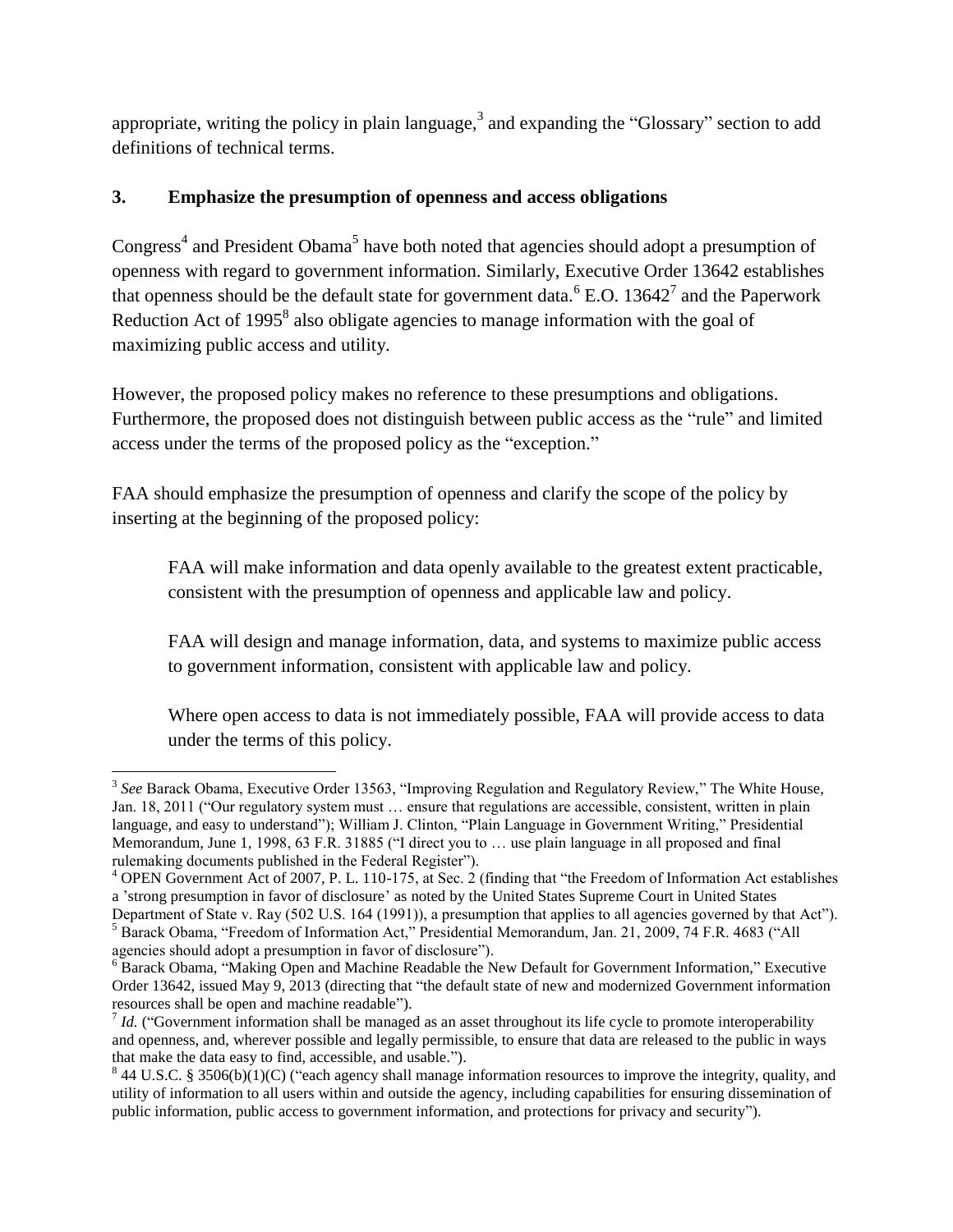## **4. Ensure cost recovery does not unduly limit public access**

We are concerned that the aspects of the proposed policy relating to cost recovery (paragraphs 6 and 7) could unduly limit public access to information and appear inconsistent with existing law and government-wide policy.

## *Consider the benefits of dissemination, not just the costs*

Paragraph 6 of the proposed policy states that FAA will "consider cost and cost recovery in making FAA data/information available to external users."

However, the proposed policy would not require FAA to consider the corresponding *benefits* of making information available. This contradicts OMB Memorandum M-13-13, which directs agencies to "weigh<sup>[]</sup> the value of openness against the cost of making those data public."<sup>9</sup>

FAA should revise paragraph 6 of the proposed policy as follows:

6. Consider the benefits and costs of making FAA data and information available to external users.

## *Take into account the purposes of dissemination*

In considering the benefits of dissemination, FAA should take into account the purposes of a proposed use. In particular, FAA should differentiate between commercial uses and other uses.

Paragraph 7 of the proposed policy states that FAA will "consider requests for data and information that is not readily available if external users can and do bear the full cost of development, connection, transmission, processing, and maintenance." This may be appropriate for commercial users, but FAA should minimize costs for non-commercial users, who are likely to be more heavily burdened by costs imposed as a condition of access.

FAA should revise paragraph 7 of the proposed policy as follows:

7. Consider requests for data and information that is not readily available if external commercial users can and do bear the full cost of development, connection, transmission, processing, and maintenance. FAA will waive or reduce costs for data requests for noncommercial purposes.

 $\frac{9}{9}$  *Id.* 2, p. 6.